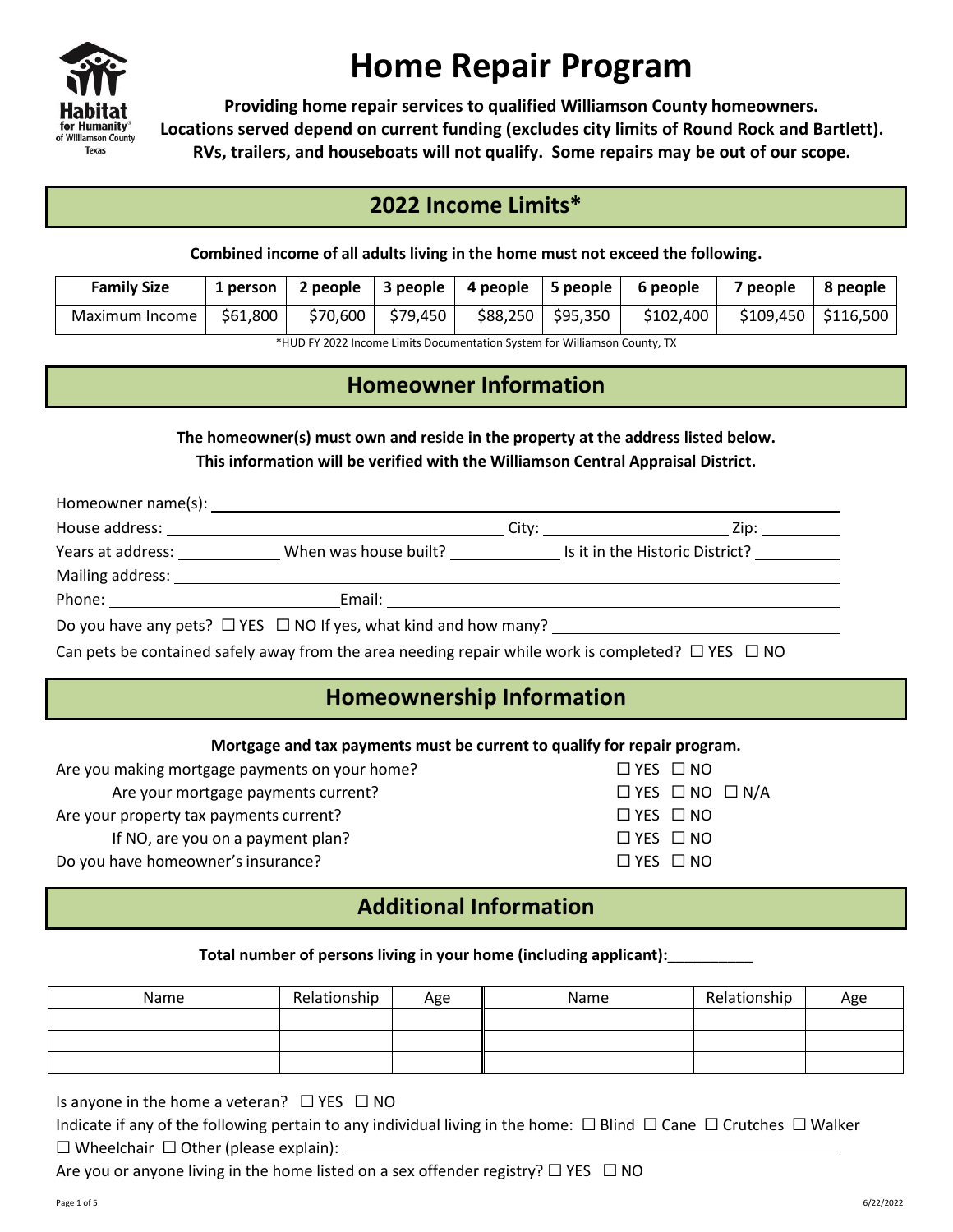## **Gross Monthly Income**

**List the names, relationship to applicant, and monthly gross income of all adults living in the home. Attach an additional page if necessary. You must provide proof of ALL household income. NOTE: For anyone over age 18 living in the home but not receiving income, a Certification of Zero Income Form (attached) must be completed.**

| <b>Name</b> | <b>Amount</b> | Income Source (Employment, Social Security, SSI, Child<br>Support, Alimony, Veteran's Support, etc.) |
|-------------|---------------|------------------------------------------------------------------------------------------------------|
|             |               |                                                                                                      |
|             |               |                                                                                                      |
|             |               |                                                                                                      |
|             |               |                                                                                                      |
|             |               |                                                                                                      |

**Total household monthly income:** 

## **Additional Assets**

**Do you have or own any of the following items? Please mark those that you have and provide documentation for all items marked. NOTE: 5% of total additional assets will be added to your total gross income.**

| $\Box$ Stocks and/or Bonds     | $\Box$ Recreational Vehicles (boats, campers, etc.)                             |
|--------------------------------|---------------------------------------------------------------------------------|
| $\Box$ Mutual Funds            | $\Box$ Real estate, rental property, property ownership, and land contracts     |
| $\Box$ Money Market Funds      | $\Box$ Business Franchise                                                       |
| $\Box$ Life Insurance Proceeds | $\Box$ IRA, 401K, Keogh or other retirement account                             |
| $\Box$ Pension Funds           | $\Box$ Inheritance funds                                                        |
| $\Box$ Lump Sum payments       | $\Box$ Personal property held as an investment (coin or stamp collection, etc.) |

#### □ **I do not have any of the above items.**

#### **Requested Repairs**

**Please describe all repairs needed for your home. Add additional pages if needed. NOTE: Habitat for Humanity of Williamson County may not be able to assist with any or all of your repair needs.**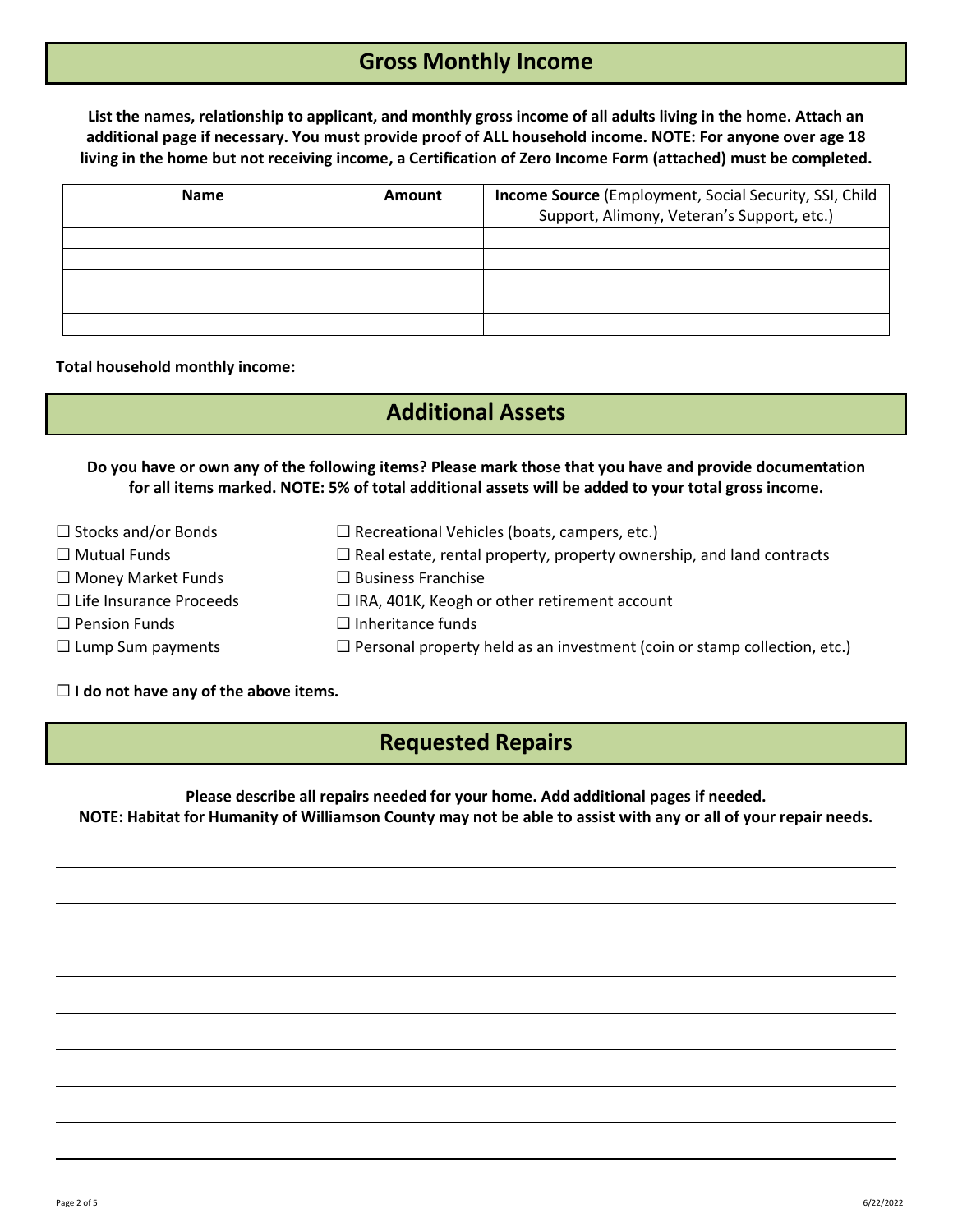**The following information is requested by Habitat for Humanity of Williamson County, Texas funding organizations for reporting purposes. You are NOT required to provide this information.**

| Homeowner 1                                         | Homeowner 2                                         |  |  |
|-----------------------------------------------------|-----------------------------------------------------|--|--|
| <b>Race/National Origin:</b>                        | <b>Race/National Origin:</b>                        |  |  |
| $\Box$ American Indian or Alaskan Native            | $\Box$ American Indian or Alaskan Native            |  |  |
| $\Box$ Native Hawaiian or Other Pacific Islander    | $\Box$ Native Hawaiian or Other Pacific Islander    |  |  |
| $\Box$ Black/African American                       | $\Box$ Black/African American                       |  |  |
| $\Box$ Caucasian                                    | $\Box$ Caucasian                                    |  |  |
| $\Box$ Asian                                        | $\Box$ Asian                                        |  |  |
| $\Box$ American Indian/Alaskan Native AND Caucasian | $\Box$ American Indian/Alaskan Native AND Caucasian |  |  |
| $\Box$ Asian AND Caucasian                          | $\Box$ Asian AND Caucasian                          |  |  |
| $\Box$ Black/African American AND Caucasian         | $\Box$ Black/African American AND Caucasian         |  |  |
| $\Box$ American Indian/Alaskan Native AND           | $\Box$ American Indian/Alaskan Native AND           |  |  |
| Black/African American                              | Black/African American                              |  |  |
|                                                     |                                                     |  |  |
|                                                     |                                                     |  |  |
| <b>Ethnicity:</b>                                   | <b>Ethnicity:</b>                                   |  |  |
| $\Box$ Non-Hispanic<br>$\Box$ Hispanic              | $\Box$ Non-Hispanic<br>$\Box$ Hispanic              |  |  |
| Sex:                                                | Sex:                                                |  |  |
| $\square$ Female<br>$\Box$ Male                     | $\square$ Female<br>$\Box$ Male                     |  |  |
|                                                     |                                                     |  |  |
| Birthdate: $/$ /                                    | Birthdate: $/$ /                                    |  |  |
|                                                     |                                                     |  |  |
| <b>Marital Status:</b>                              | <b>Marital Status:</b>                              |  |  |
| $\Box$ Married                                      | $\Box$ Married                                      |  |  |
| $\Box$ Separated                                    | $\Box$ Separated                                    |  |  |
| $\Box$ Unmarried (single, divorced, widowed)        | $\Box$ Unmarried (single, divorced, widowed)        |  |  |

Do you have the following Homestead Exemptions? Check all that apply. □ General Residence Homestead Exemption □ Over 65 Exemption □ 100% Disabled Veteran Exemption □ Disabled Person Exemption □ I don't know.

How did you learn about this program?

## **Required Documents**

#### **Include copies of the following documents with your application.**

 $\Box$  Copy of one of the following: homeowner(s) driver's license, passport, state ID card, permanent residency card

- $\square$  Copy of most recent electric and water bills
- $\square$  Copy of most recent signed tax returns (2 years) or explanation of why not filed
- $\square$  Copy of last two months of checking account and savings account statements
- $\square$  Copy of last two months of paystubs (if employed)
- $\square$  Copy of most recent award letters (employment, Social Security, SSI, Child Support, Alimony, etc.)
- $\square$  Copies of all additional assets documentation
- $\square$  Copy of homeowner insurance declaration page, if applicable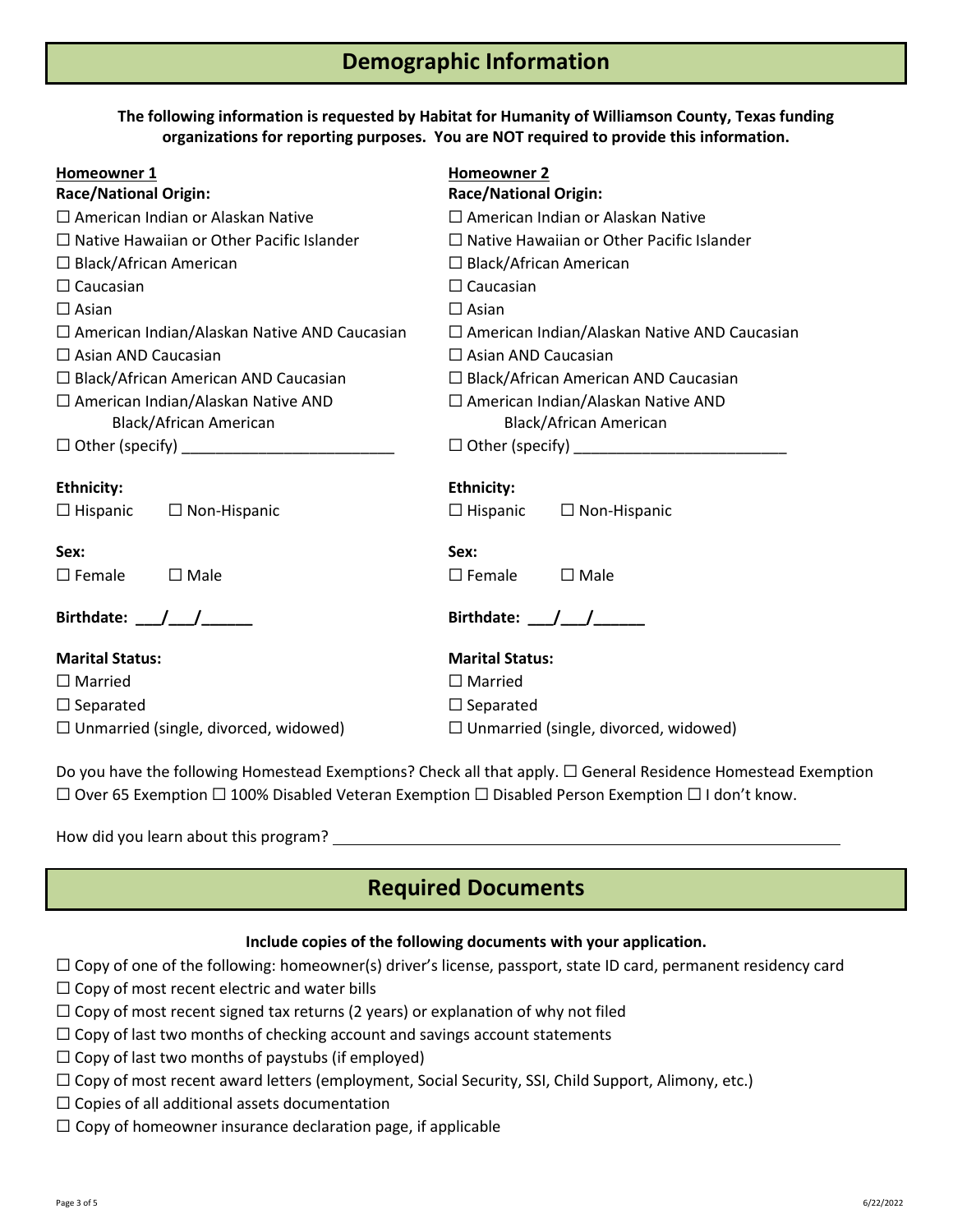#### **Homeowner Agreement**

- I certify the information on this application is accurate and that I own and reside in the property at the address given on this application.
- I understand the information on this form will be used to determine maximum income eligibility. Under penalties of perjury, I certify that the information provided is true and accurate to the best of my knowledge.
- I understand providing false, misleading, or incomplete information is fraud and would disqualify me from receiving services.
- I understand by filing this application, I am authorizing Habitat for Humanity of Williamson County to evaluate my need for the Home Repair Program.
- I understand I must be present at the evaluation of my home.
- I have no present intention to move or offer my home for sale for at least 5 years after completion of the repairs.
- I understand that volunteers, under the supervision of Habitat for Humanity of Williamson County, may work on my home.
- I understand I, or a member of my household, **MAY** be required to complete 10 hours of sweat equity.
- I certify that I have not been notified by any local, county, state, or federal agency that my home is in jeopardy of being claimed through eminent domain.

| Homeowner Name (Print) | Homeowner Signature | Date |
|------------------------|---------------------|------|
| Homeowner Name (Print) | Homeowner Signature | Date |

*Complete if you are not the Homeowner but are assisting the Homeowner(s) in completing the application:*

| Name (Print) | Relationship/Organization                                                                                       | Date |
|--------------|-----------------------------------------------------------------------------------------------------------------|------|
| Phone        | Email                                                                                                           |      |
|              | Return completed application and all required documents to:<br><b>Habitat for Humanity of Williamson County</b> |      |
|              | 2108 N. Austin Avenue, Georgetown, TX 78626                                                                     |      |